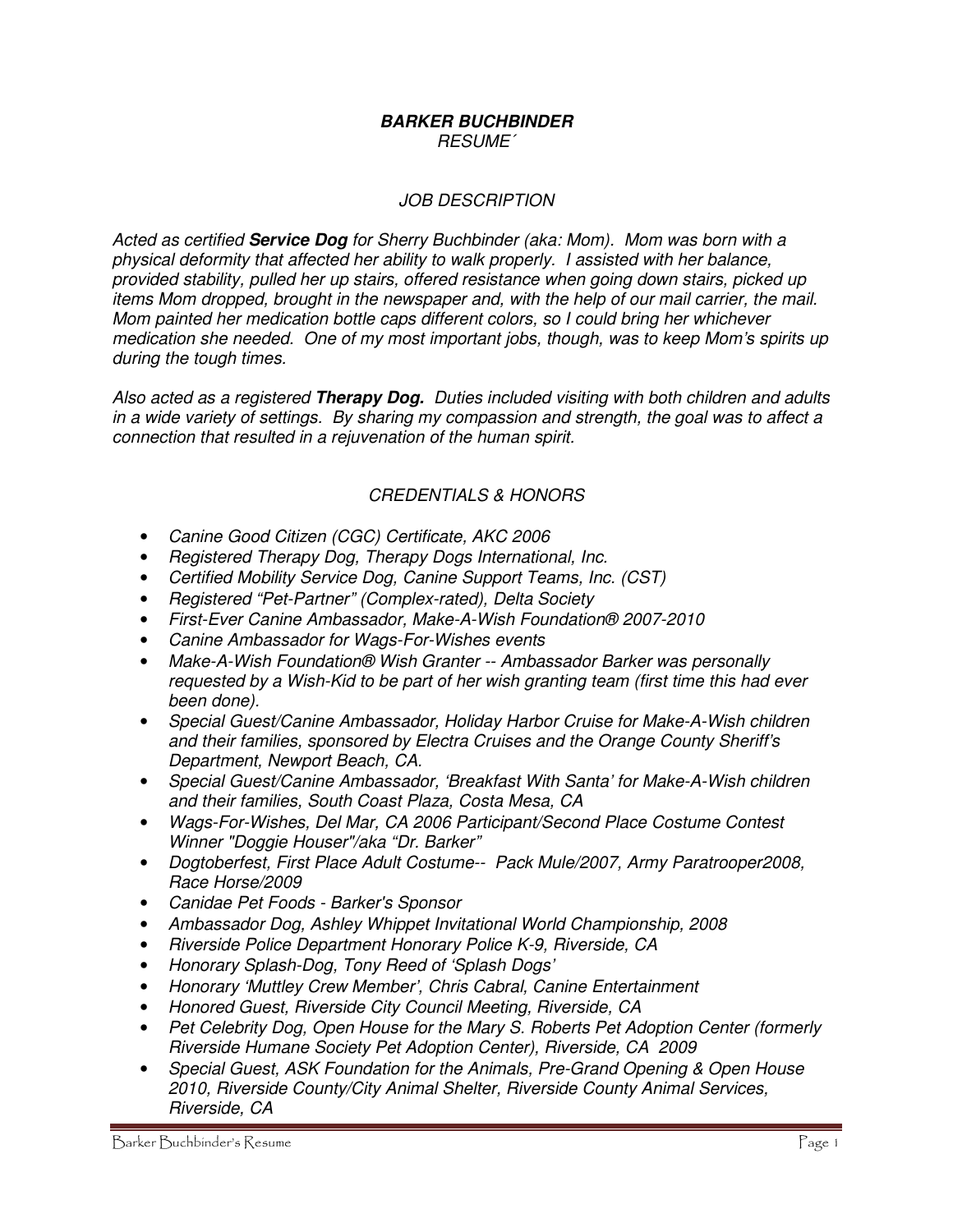• Special Guest, 'Much Love For Dogs And Wine' The Lofty Dog Academy & Barker Block, Los Angeles, CA, 2009

## THERAPY DOG EXPERIENCE

- American Cancer Society
- America's Family Pet Expo, Costa Mesa, CA
- Antelope Valley Hospital, Lancaster, CA
- Arizona Walk-For-Wishes, Tempe, AZ
- Arrowhead Regional Medical Center, Colton, CA
- Bass Pro Shops, Rancho Cucamonga, CA
- Bark-At-The-Park, Lancaster, CA
- Bichon Frise Club of Greater Los Angeles, CA
- Carlson Dog Park Grand Re-Opening, Riverside, CA
- Centennial Heritage Museum of Santa Ana, Santa Ana, CA Runway Wishes (Barker was a model!)
- Challenged Children's Rodeo
- Children's Hospital of Orange County (CHOC)
- CHOC-Walk at Disneyland, Anaheim, CA
- City of Hope
- Cops Expo, Orange, CA
- Corona Medical Center, Corona, CA
- Creekside Elementary, Moreno Valley, CA
- Dogtoberfest, Riverside, CA 2006-2007-2008-2009
- Fontana Police Department Family Safety and National Preparedness Fair, Fontana, CA
- Foothill Elementary, Corona, CA
- Hemet Valley Medical Center, Hemet, CA
- Hoag Hospital, Costa Mesa, CA
- Huntington Memorial Hospital, Pasadena, CA
- Jackson Elementary School, Riverside, CA
- Jefferson Elementary School, San Diego, CA
- Kaiser Permanente® Pet-Therapy Program, Riverside/Fontana/San Diego, CA
- Lights-On-After-School, 2008, Montclair, CA
- List Srv 4 Therapy Dog Teams, Shirley Colman, San Diego County, CA
- Loma Linda Children's Hospital, Loma Linda, CA
- Loma Linda Veterans Hospital, Loma Linda, CA
- Los Angeles Children's Hospital, Los Angeles, CA
- Los Angeles Walk-For-Wishes, Los Angeles, CA
- Make-A-Wish Foundation® of America
- Marina High School, Huntington Beach, CA
- Mattel Children's Hospital, UCLA, Los Angeles, CA
- Mayor's Night Out, Riverside, CA 2009
- Norco Mom's Club, Norco, CA
- Northwood High School, Irvine, CA
- Orange County High School of the Arts, Santa Ana, CA
- Parade of Lights and Winter Festival, Norco, CA
- Phoenix Children's Hospital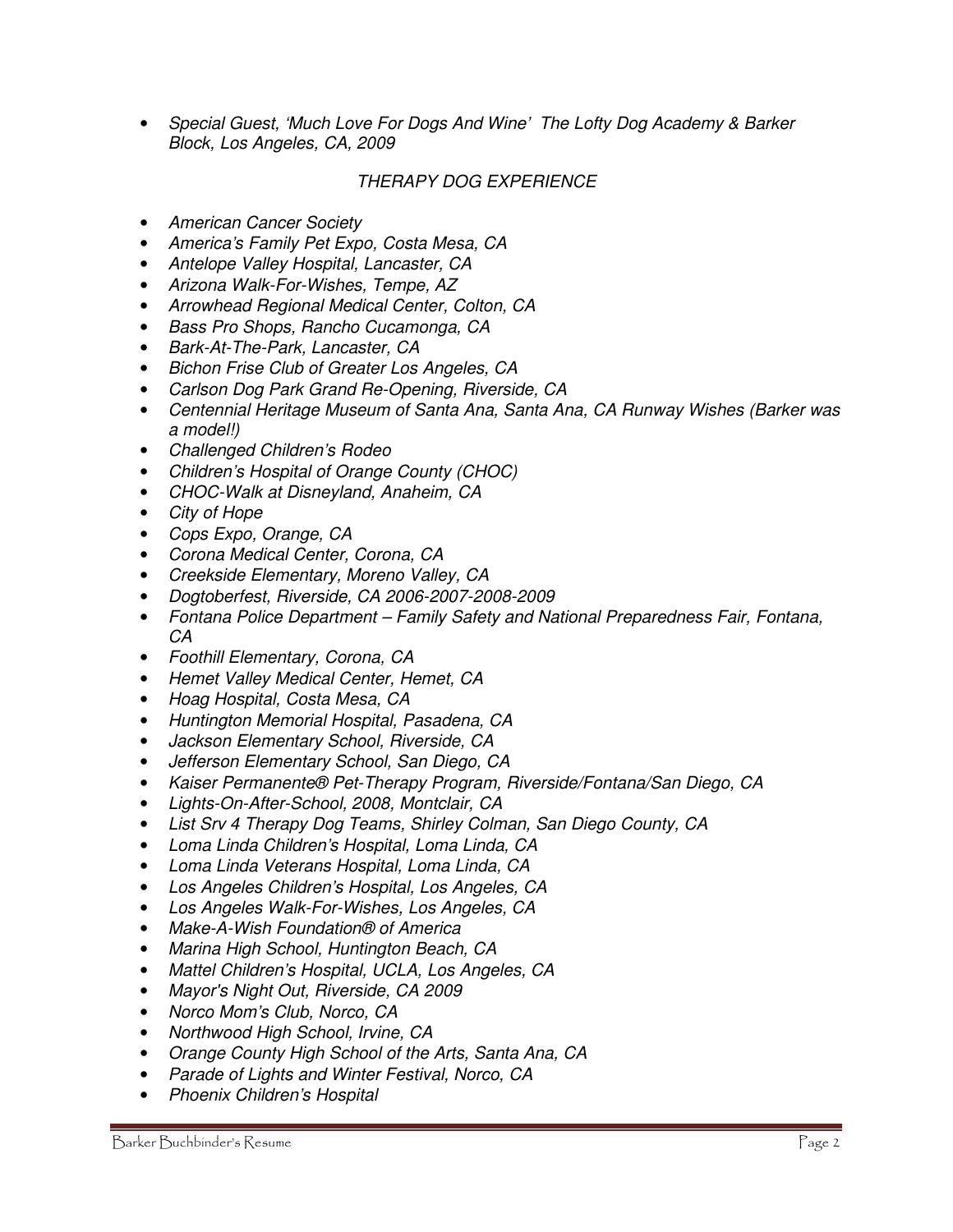- PRCA California Circuit Finals Rodeo, Norco, CA
- PRCA Norco Rodeo, Norco, CA
- Relay for Life, Corona, CA
- Relay for Life, Riverside, CA
- Revlon Run/Walk for Women, Los Angeles, CA 2006-2007-2008
- Riverside Police Department, Orange Street Station, Riverside, CA
- Riverside Police Department, Magnolia Street Station, Riverside, CA
- Ronald McDonald House
- St. Jude's Hospital
- St. Mark's Episcopal School, Upland, CA
- San Antonio Community Hospital, Upland, CA
- Santa Ana Zoo, Santa Ana, CA
- Scripps Green Hospital, La Jolla, CA
- Shriners Hospitals for Children, Los Angeles, CA
- Skip-Fordyce Harley Davidson, Riverside, CA
- "Summer Serenity Wish House" Open House Celebrations, Tustin, CA 2007-2008-2009
- "Thunderbirds Wish House" Open House Celebrations, Phoenix, AZ 2009-2010
- Transitioning Veterans and MilitaryTroops at the Neil Ash USO-San Diego Airport Facility, CA
- University of Riverside (UCR), Mental Health Fair, Riverside, CA
- Upland Pet Expo, Upland, CA
- Various Animal Rescue Spay/Neuter/Adoption Programs
- Various Convalescent facilities and Senior Housing complexes
- Various University Campuses throughout Southern California
- Various venues to promote Therapy Dog education and volunteerism
- Wags-For-Wishes, Del Mar, CA, 2007
- Wags-For-Wishes, Chula Vista, CA, 2008-2009
- Wags-For-Wishes, Inaugural Event, Buckeye, AZ 2008
- Wags-For-Wishes, Glendale, AZ, 2009, 2010
- "Walk-With-the-Animals", Riverside, CA 2009-2010
- Western Medical Center, Santa Ana, CA
- "Wiggle Waggle", Pasadena, CA

#### **HOBBIES**

- Eating my favorite treats: carrots, Canidae snap biscuits, and Ice Cappuccino with whipped cream...yummmm!
- Playing with my "babies" (stuffed animals) especially the talking ones
- Catching discs (aka: Frisbees)
- Long walks with mom using her electric scooter
- Chasing a laser light at night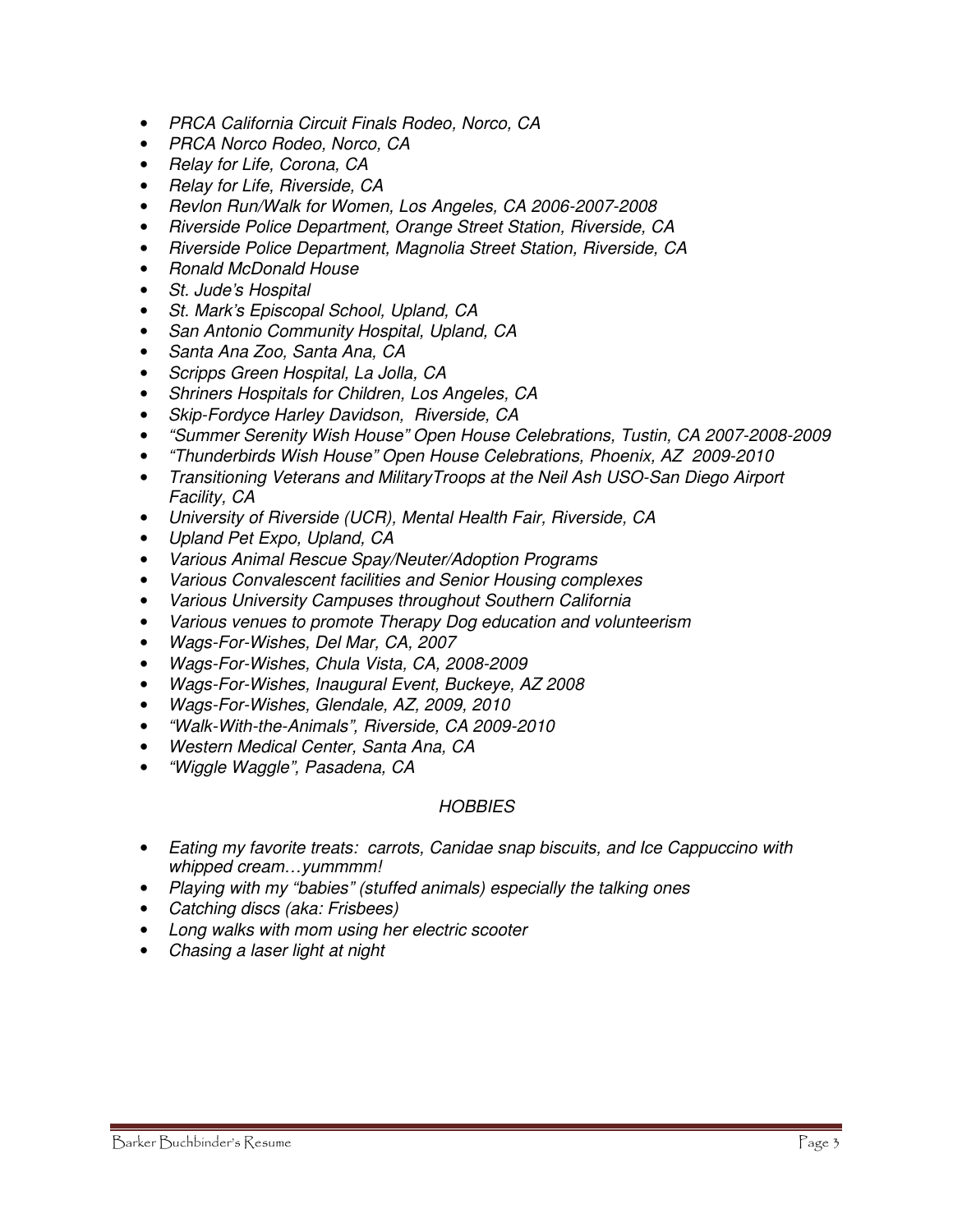# REFERENCES

**Sherry Buchbinder, Barker's Mom** -- "I am truly blessed to have Barker in my life, and cherish each day we share together." "You changed my life forever."

**Rhein Buchbinder, Barker's Dad** – "Barker was everyone's dog, but at night he was **my** dog. Each night all he wanted was to lay next to me, and snuggle in my arms as if to recharge his strength for the next day."

**Kim Buchbinder-Strid, Auntie/Vet-Tech who rescued Barker** – "Barker was full of love, the only thing Barker hated was getting his nails trimmed."

**Lynn C. Barker, Friend, U.S. Navy Pilot, Barker's Namesake** -- "Remembered, never forgotten. I am so honored to have known Barker and I am proud to say we share the same name. Thank you Barker for your years of service."

**Melissa Overton, Barker's First Wish-Granting Make-A-Wish Child** – "Barker brought light to a troublesome day, a hug when he knew you needed it, and eyes that showed trust, love and compassion. I find pure comfort in knowing his love continues to live on. He's without a doubt, one of a kind."

**Sandy Overton, Wish Mom/Friend** -- "One of a kind!"

**Dr. Carl Becker DVM,/Friend/Barker's Veterinarian** – " Barker, the gentlest dog I ever knew! He left behind a Legacy."

**Starlett Johnson, Barker's Auntie Star/Author** – (excerpt from "Barker: Ordinary? Pass the Crow, Please…") "In those moments of darkest abandonment, I think of Barker's tangible magic and I know for a certainty that we are NOT alone. We couldn't be. Magic like that couldn't possibly exist without something, someone out there. So my faith returns, and my panic fades."

**Dr. Nicole Baril M.D., Friend, Kaiser Permanente® Riverside, CA** – "Barker lifts my spirits when I'm having a bad day or have had to break some difficult news to a patient. Visiting with Barker is the highlight of my day, if not my month."

**Bill Cramer, Friend/Neighbor** – "Barker was the most loving dog I ever met. He was remarkable! I will never forget the day I looked next door and saw Barker standing on the roof of the Buchbinder home. 'How did he get up there?', I asked myself."

**Avani Bhatia, Former Staff Member Make-A-Wish Foundation®, Orange County and the Inland Empire Chapter/Volunteer/ Friend** – "Barker was and always will be remembered as a wonderful dog; he not only worked selflessly and tirelessly to enrich the lives of others, he also left his print, his paw print, in their hearts. Ralph Waldo Emerson said, "To laugh often and much; to win the respect of intelligent people and the affection of children...to know even one life has breathed easier because you lived; this is to have succeeded." Barker accomplished more in his short life than most of us could in a lifetime. He will be missed, appreciated, and always loved."

**Unknown, Oxford, England** – "He has left his mark on the hearts of many during his time here on earth."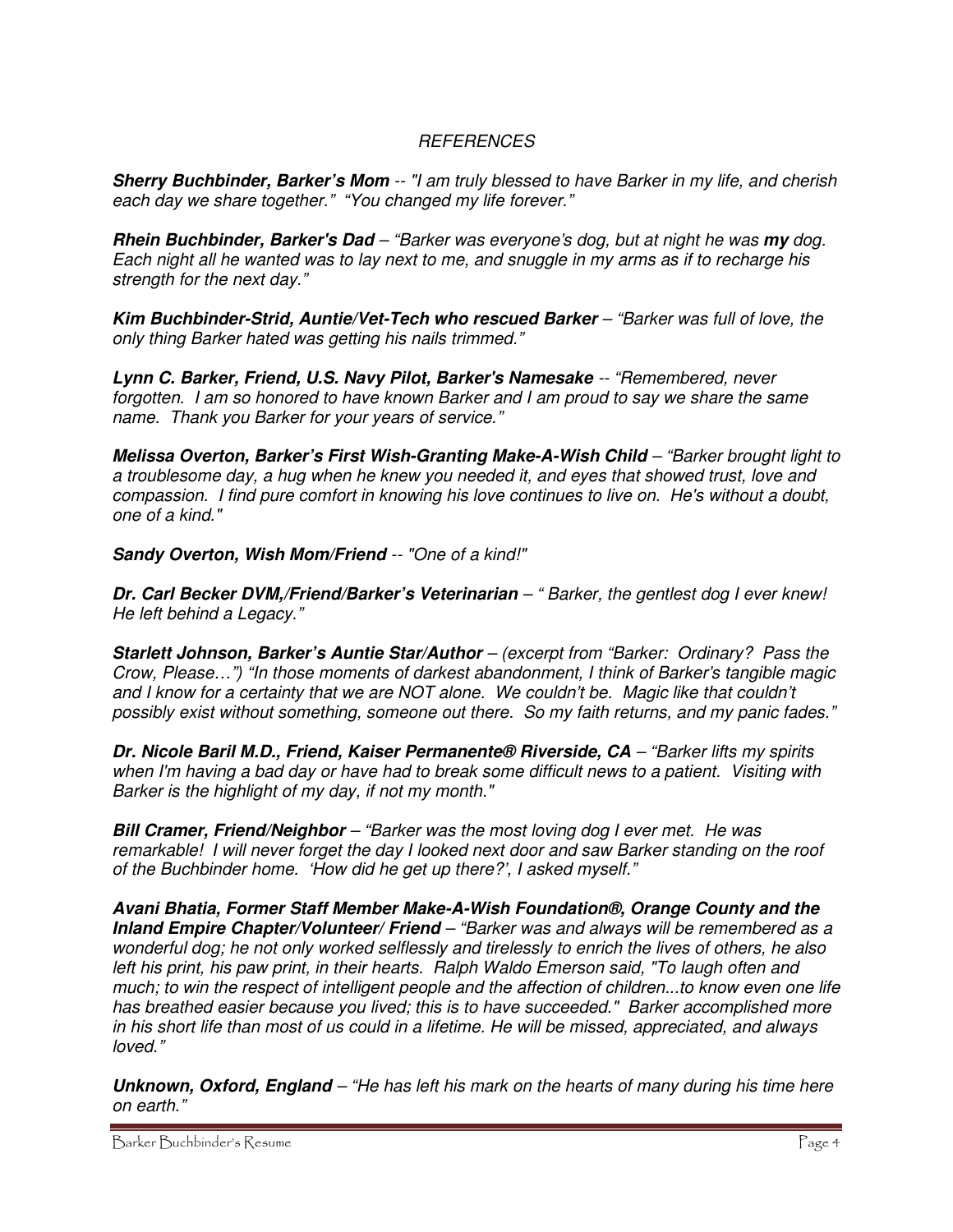**Barker's First Make-A-Wish Child, Wags-For-Wishes, Del Mar, CA 2007** – "If I would have known Barker before I had my wish, my wish would have been for Barker."

**Cindy L. & Sadie, Barker's Yellow Labrador Girlfriend** – "One heck of a dog. Sadie's boyfriend. Barker was a true friend. Everyone he met loved him." Also, "You are a legend. You brought so much joy to so many."

**Dr. Tracy Paul, Therapy Dog Mom** -- "Barker is an incredible spirit – the absolute perfect Ambassador for Wags-For-Wishes. His heart space far exceeds the physical vessel that we see as Barker. Everyone who comes in contact with him leaves as a better more loved person."

**Cesar Milan, The Dog Whisperer** – "It's an honor to meet Barker."

**Diane Matsuura, Friend/Canidae Pet Foods** -- "Barker, what a wonderful, loving, kind-hearted spirit. He is one in a million!"

**Emily Grankowski, CCLS Child Life Manager, Children's Hospital of Orange County** -- "Barker was special!"

**Nancy, Terri & Spankey, Friends** – "In memory of Barker who was the 'sweets pupper' and will always be in our hearts! Barker was very patient with Spankey, even when she would head butt...play with Barker! Barker is the best and I know he is watching over Sherry and family from above! We love you Barker!" Also, "Barker may leave this earth but he will always remain in our hearts and will live on through everyone he touched!"

**Matt Gallant, Host of Animal Planet's 'The Planet's Funniest Animals'** – "Barker is the top dog."

**Ricky Namavong, Delta Society National Office** – "I never met Barker in person but I have heard amazing things about him. He has done so much for everyone and what a wonderful representative for therapy dogs."

**Orlando A. Cintron Jr., JD Property Management Inc.** -- "Barker was not just an ordinary canine, he touched so many lives in so many different ways." Also, "Barker will be missed but NEVER forgotten."

**Kimberly Stauffer, Development Coordinator, Make-A-Wish Foundation® Orange County and Inland Empire Chapter** – "It's hard to put into words everything I want to say about Barker. He was our guy. He touched the lives of so many just by being in their presence. My favorite memory of Barker will always be him dressed up as Santa Paws and walking with the Make-A-Wish group in a community parade. I will also always have good memories of him sleeping away in my office while we talked. Barker's memory will live on in each and every person he came in contact with. I am glad I had the pleasure of meeting him: what an amazing gift."

**Santa Claus**, "I can't compete with Barker!" Also, "Barker's never naughty. He's always been a good boy."

**Unknown, Tokyo, Japan** – "He is a legend!"

**Make-A-Wish Child** – "Barker's as sweet as a Hershey Kiss!"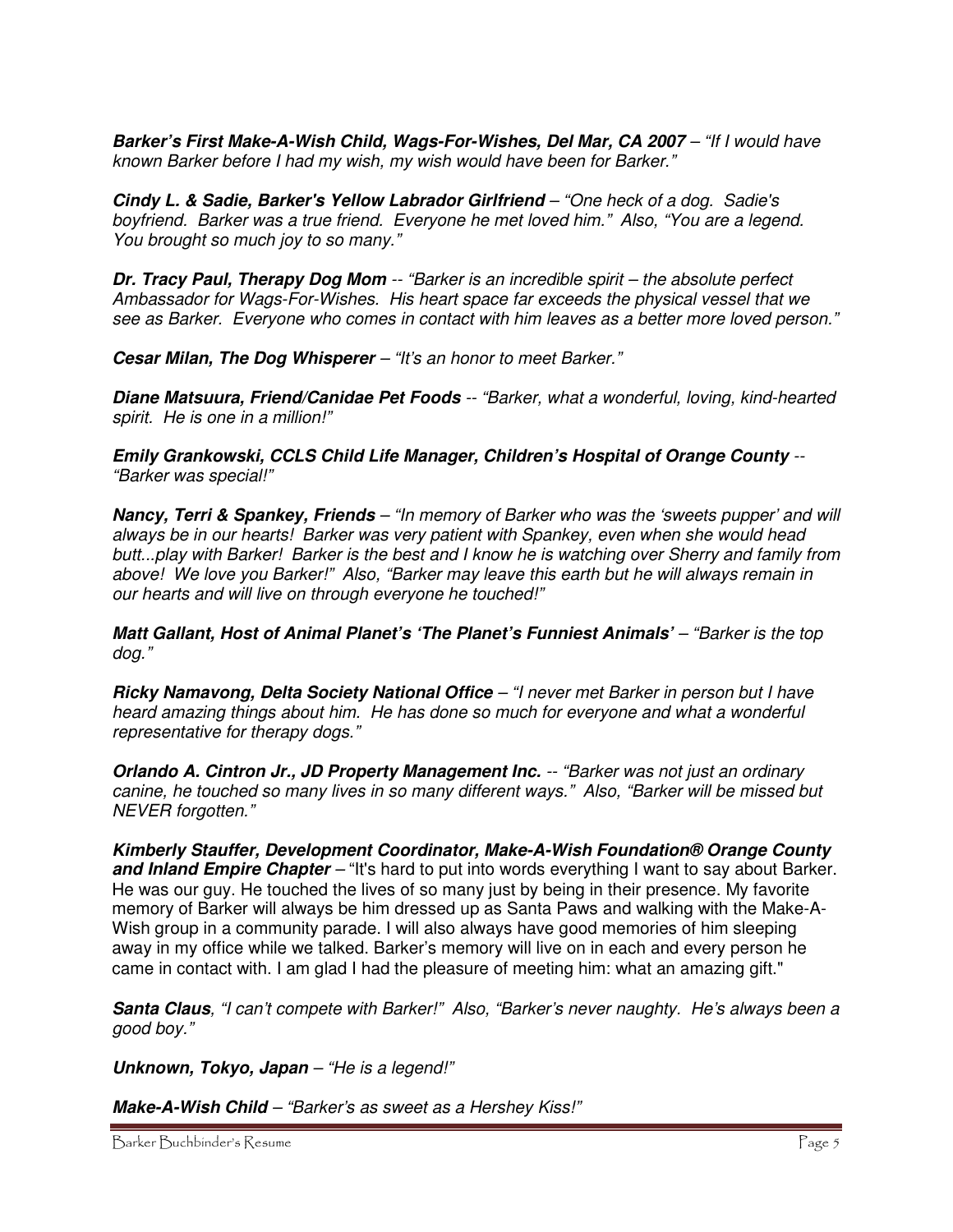**Lillianna Gomez, Wish Concept Coordinator Make-A-Wish Foundation® Orange County and Inland Empire Chapter** – "I don't believe I will come across another caring and sweet hearted dog as Barker, our Wish Ambassador. If it was a quick visit to the office after a long day at CHOC, or a paw shake during a wish presentation, he always made my day brighter. I am blessed to have known such a kind hearted and dedicated dog, and already see those traits in his little brother, Doc Barker. Barker was an awesome friend and a great teacher and I'll always remember his special presence whenever I look at my Barker wristband."

**Gayle Anderson, Reporter, KTLA Morning News** – "What a beautiful and loving dog!"

**Shirley Colman, Friend/Auntie, List Srv 4 Therapy Dog Teams** – "Barker the Wonder Dog and Make-A-Wish Ambassador." A note from Barker:

Mom & Dad,

Weep not for me though I am gone into the night. Grieve if you will, but not for long upon my soul's sweet flight.

> I am at peace, my soul's at rest There is no need for tears. For with your love I was so blessed. For all those many years.

There is no pain, I suffer not, The fear now all is gone. Put now these things out of your thoughts, In your memory I live on.

Remember not my fight for breath Remember not the strife. Please do not dwell upon my death, But celebrate my life.

Always remember how much I love you both, and loved helping everyone. Take good care of Doc now, he's just a goofy pup, but he knows how, so let him step into my paw prints.

I will never be far away, just stop and remember and I will be there!

Love, Barker

**Charlene Cordiero, Friend/Bayside Retrievers** – "How could anyone question Barker was special?"

**Kristina Cordiero, Friend/Bayside Retrievers** -- He was always happy and made you happy too."

**Unknown, Kingston, Jamaica** – "Barker, what a unique spirit and powerful soul!"

**Make-A-Wish Child** – "Barker is the best dog ever! He's so cool".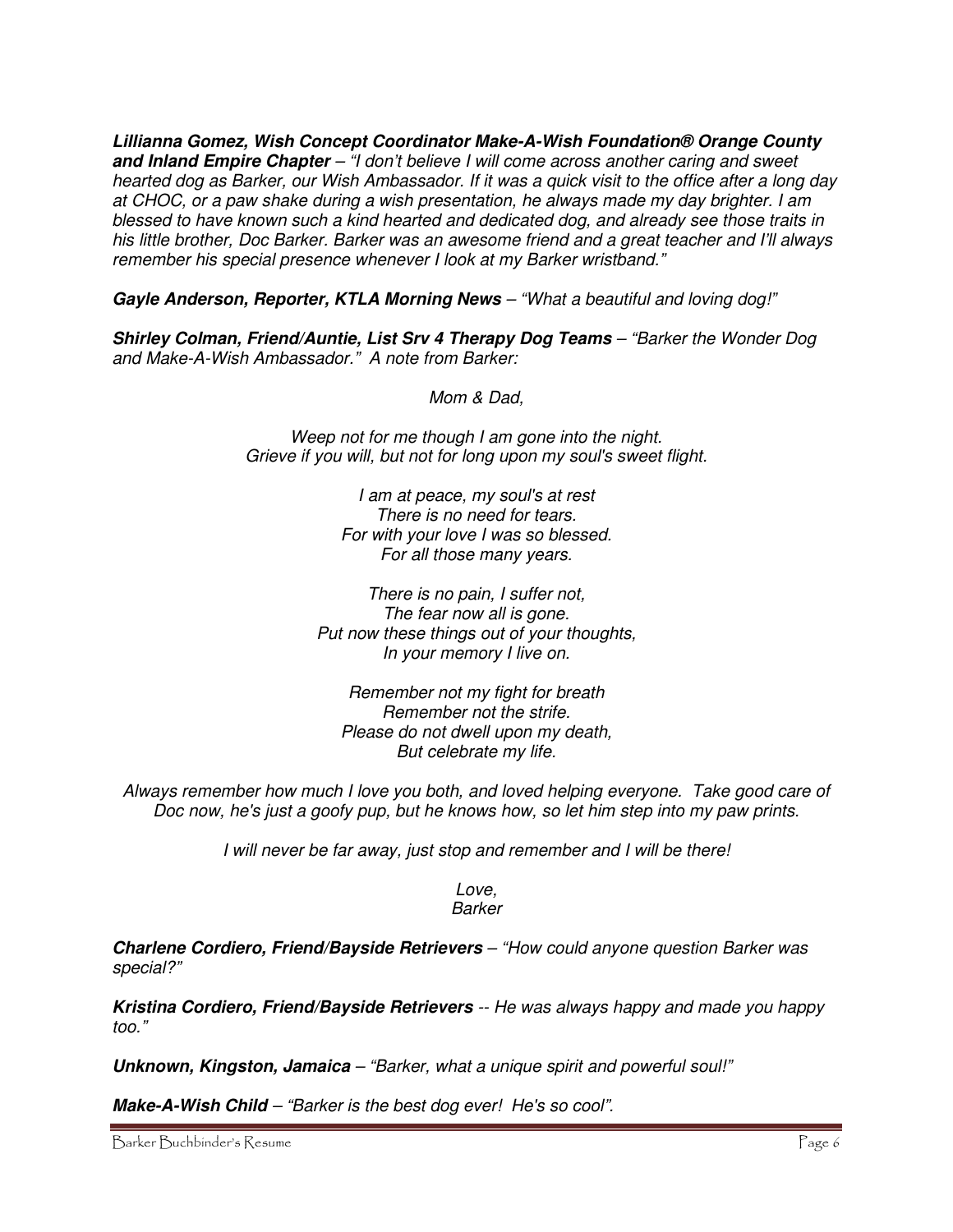**Bonnie Fairchild, Friend** – "Barker had it all: loyalty, smart, wonderful temperament, and friend."

**Ernie Prukner, Marketing Manager, Angels Baseball Team** – "Barker was a good dog!"

**Evelyn Morad, Office Manager, Make-A-Wish Foundation® Orange County and Inland Empire Chapter** – "If anyone is keeping count up there, they will know that Barker has gone above and beyond in the service to mankind."

**Stacie Bonner McIlveen, Friend** – "Barker was an amazing dog. Always so loving and happy. His face could light up a room. He will be missed, but never forgotten. He was a true angel on earth."

**Tammee & Skeeter** – "What an impact Barker made by touching the lives of so many people. He will be truly missed!!!!"

**Brooke Dafesh, Community Relations Manager, Make-A-Wish Foundation® of Greater Los Angeles** – "Barker was an amazing dog and a great support for the Make-A-Wish Foundation®."

**Sam Ferrans, Hero Disc USA** – "What a special gift Barker was and a special gift he shared with so many people. Barker is a true Hero and will be missed".

**Liz Kaplan, Director/Corporate Fundraising & Media Relations, Make-A-Wish Foundation® of Arizona** – "I am glad that I was able to spend time with Barker, what a dog!"

**Brent Goodrich, Make-A-Wish Foundation® of America** – "Barker was a great Ambassador for the Foundation and just a cool dog. He will be remembered fondly by many people here at the office."

**Nance A. Wabshaw, Make-A-Wish Foundation® of America** -- "Barker was an exceptionally gifted animal. It was almost as if he had a sixth sense about people and situations. What a great blessing he was." Also, "Barker, a magnificent dog!"

**Michael Rosoff, Volunteer/Wish Granter/Friend** – "Barker, a true Make-A-Wish volunteer, and a wonderful addition to any wish presentation!"

**Christina Sandoval, Assistant Wish Manager, Make-A-Wish Foundation® Orange County and Inland Empire Chapter** – "It was always a joy to have Barker visit the office. He brought a smile to everyone's face and made the day that much better."

**Richard Piconke, Uncle Richard/Friend, TKR Plumbing** – "My kind, loving, little teddy Bear. my buddy, my bubba!"

**Jan Greenberg, Friend** – "Barker...Friend, Partner, Amazing Spirit, Teacher..."

**Chris Cabral, Muttley Crew** – "Barker was one of kind and we will miss him!" **Unknown, Melbourne, Australia** –"Barker, one in a million!"

**Make-A-Wish Child** -- "Barker's the best!"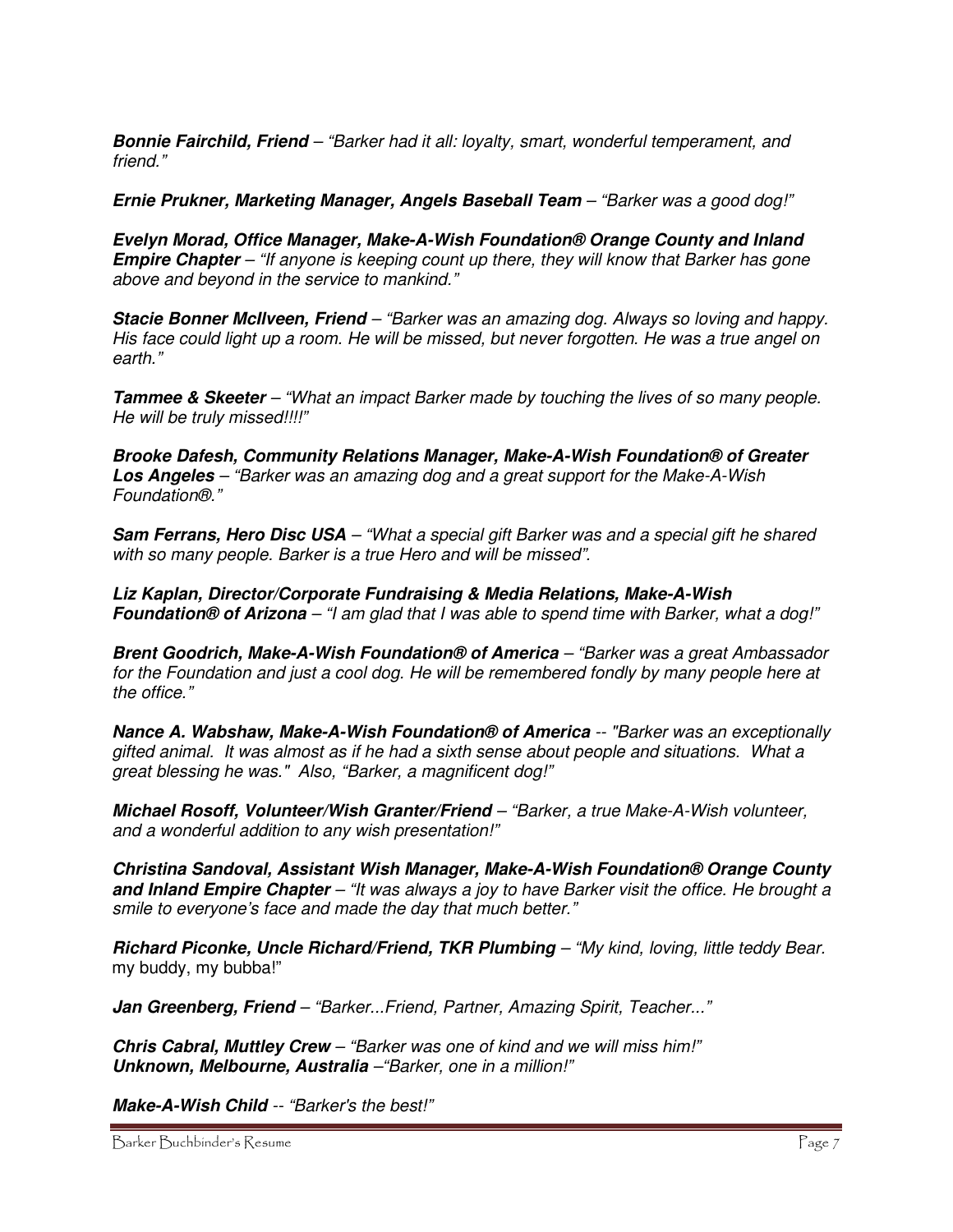**Chris MacArthur, City of Riverside Council Member Ward 5, Riverside, CA** – "I am glad that we were able to have Barker represent the Make-A-Wish Foundation® at the Council meeting."

**Torrey Trust, Student Wellness Coordinator, University of California, San Diego, CA –** "From what I heard about Barker, he will be missed by the thousands of peoples' lives he touched."

**Sara Pollich, JD Property Management, Inc**. – "Barker was always a pleasure to have come by the JD office. He was a great dog that will be missed."

**Kent Yamaguchi, Zoo Director, Santa Ana Zoo/Prentice Park Parks, Rec. & Community Services Agency, City of Santa Ana, CA** -- "Barker will always be part of so many people's happy memories."

**Evelyn & John Campbell, A1 Stitching Corner Custom Embroidery/Barker and Doc Barker's Official Embroiderer** – "Barker is and always will be a very special dog pal of mine and John. I enjoyed all the embroidery work I did for him. He is, and will always be, a shining light to many people that he touched in his life. He will be well missed." Also, "I loved that dog like he was mine."

**Eilene Heveron, Friend** – "It was my pleasure to have known him, and you and Barker together. What a team!"

**Marilyn Askins, aka Grandma** – "Barker has touched so many hearts. He was the best dog in the world!"

**Carole Kelly, Friend/T/O Therapy Dogs, Inc./Bark-At-The Park** – "Barker did wonderful things and opened a multitude of doors. He was one of the special ones!" Also: "Barker was a gentle soul with such a healing spirit. It was a pleasure to share a therapy visit with him and watch the delight he created."

**Karen Aquino, Police Administrative Services Manager Riverside Police Department, Riverside, CA** – "He leaves a great legacy and touched so many lives for the good. I am grateful to you for sharing him with us."

**Karen S. Roberts, Public Affairs Director, Kaiser Permanente® Riverside Service Area, Riverside, CA** – "Kaiser Permanente® members and health care providers will truly miss Barker. He was one of a kind"

**Cheryl St. Germain, Maintenance Coordinator, JD Property Management, Inc.** – "Barker did so many good things for so many people. He is with all those people he made feel better before they went to Heaven and he is with them now…"

**Duke and Tina Donahue, Quail Chase Labradors, Phoenix, AZ** – "Barker will be remembered fondly by so many people whose lives he touched. So few dogs experience the quality of life you gave Barker and he returned the love to so many."

**Unknown. Dublin, Ireland** – "I never met Barker, but I WISH I had!"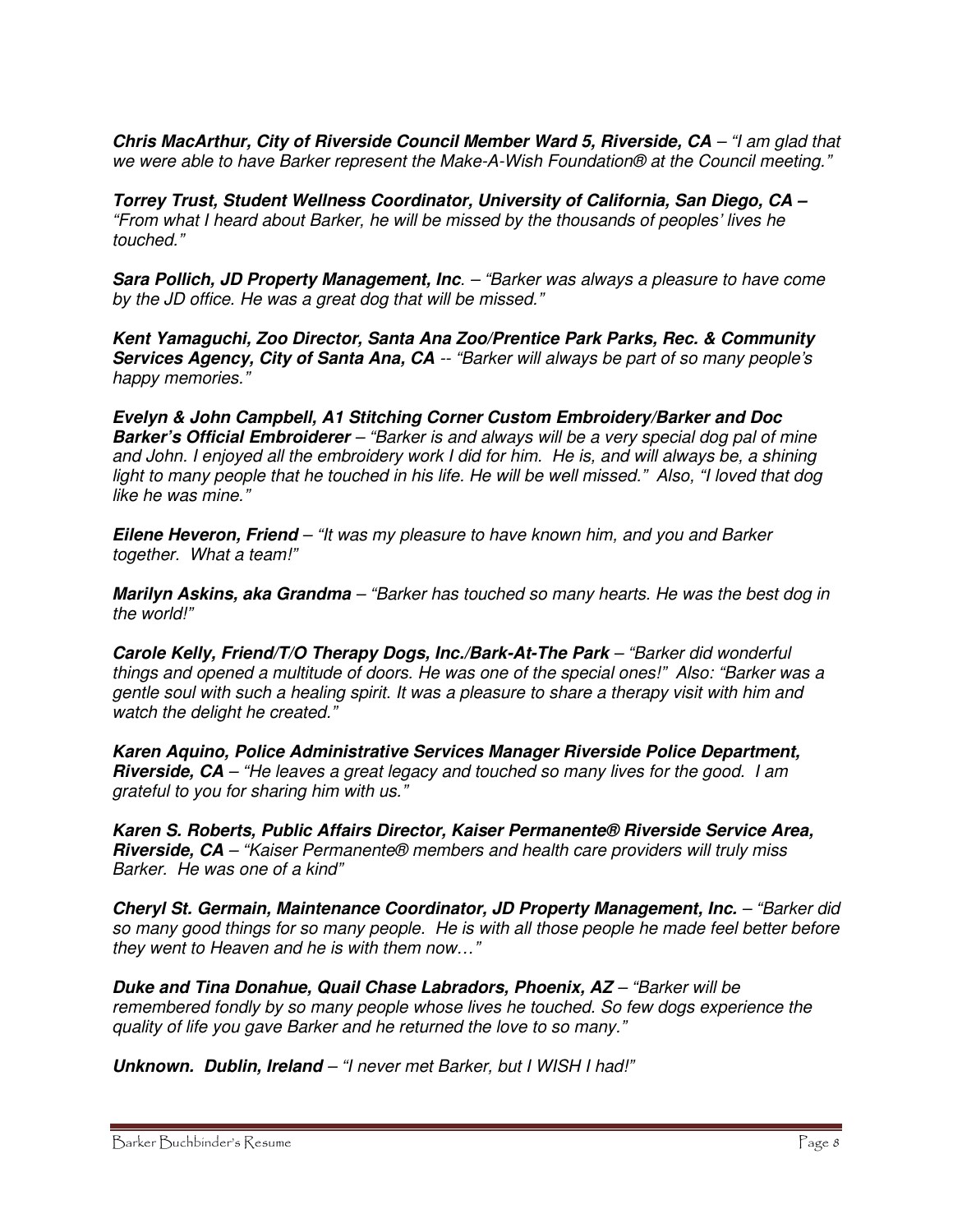**Tony Reed, Splash Dogs** – "Barker had a spirit that will never be seen again. He was the best!"

**Nancy Lippman, Delta Society Evaluator** – "I know how special Barker was; he left big paws to fill."

**Joanna Shatswell, Friend** – "Barker was a great dog. He made a lot of people happy and did great things."

**Robin E. Dunn, CFRE, Friend/Chief Executive Officer, Make-A-Wish Foundation® of Arizona** – "Barker was the perfect Ambassador for the Make-A-Wish Foundation®. It was an honor to know him."

**MaryLou Harclerode, Friend** – "Barker was here for a mission and God called him home. Remember he has no pain now, only lots of friends to romp with."

**Megan Guild, Friend/Youth Development Coordinator, Make-A-Wish Foundation® of Orange County and the Inland Empire** –"Barker! One word says it all."

**Bruce Flint, Friend,/Director Of Operations, Make-A-Wish Foundation® Orange County and Inland Empire Chapter** – "Barker, a wonderful dog shared with a lot of thankful friends. Thank you for including me and our Chapter on your journey."

**Robin Schnepp, Friend** – "Barker you are amazing! You did so much and touched so many people's hearts! You will always be missed!!!"

**Jan Burrus, Kaiser Permanente® Hospital/Volunteer/Friend** -- "Barker was a beautiful, loving dog who was loved by all of us."

**Diana M. Meneses, Ph.D. Historian/Friend** – "Barker was such a great dog! He did a lot of great work, and I feel lucky to have met him."

**Sandy Hall, BREWSTER, Friend** – "Barker was one great dog!! GIBSON welcomed BARKER up there in Heaven with Open Paws! GOD has the greatest 2 Dogs with him now…He just loaned them to us for a while." (Note: Gibson was the World's Tallest Dog www.remembergibson.com, Brewster is the World's Tallest Puppy,)

**Joel Vine, Friend/Volunteer Services, Make-A-Wish Foundation® of Greater Los Angeles** – "Barker, he was a very special hero. Thank you so much for what you have done for Make-A-Wish and our kids."

**Marilyn Ambrose & Caleb, Therapy Dog Team** – "I'm sorry I didn't get to meet you personally. I'm very fond of chocolate labs & just know Barker was a very special companion."

**Ann Ward, Friend** – "Barker did a wonderful service to so many thousands of people and I know he will be rewarded in 'doggie heaven'."

**Ursula Kinley, Friend/Splash Dogs** – "Barker was a wonderful Ambassador." Also, "Every time I see a chocolate lab, I think of Barker."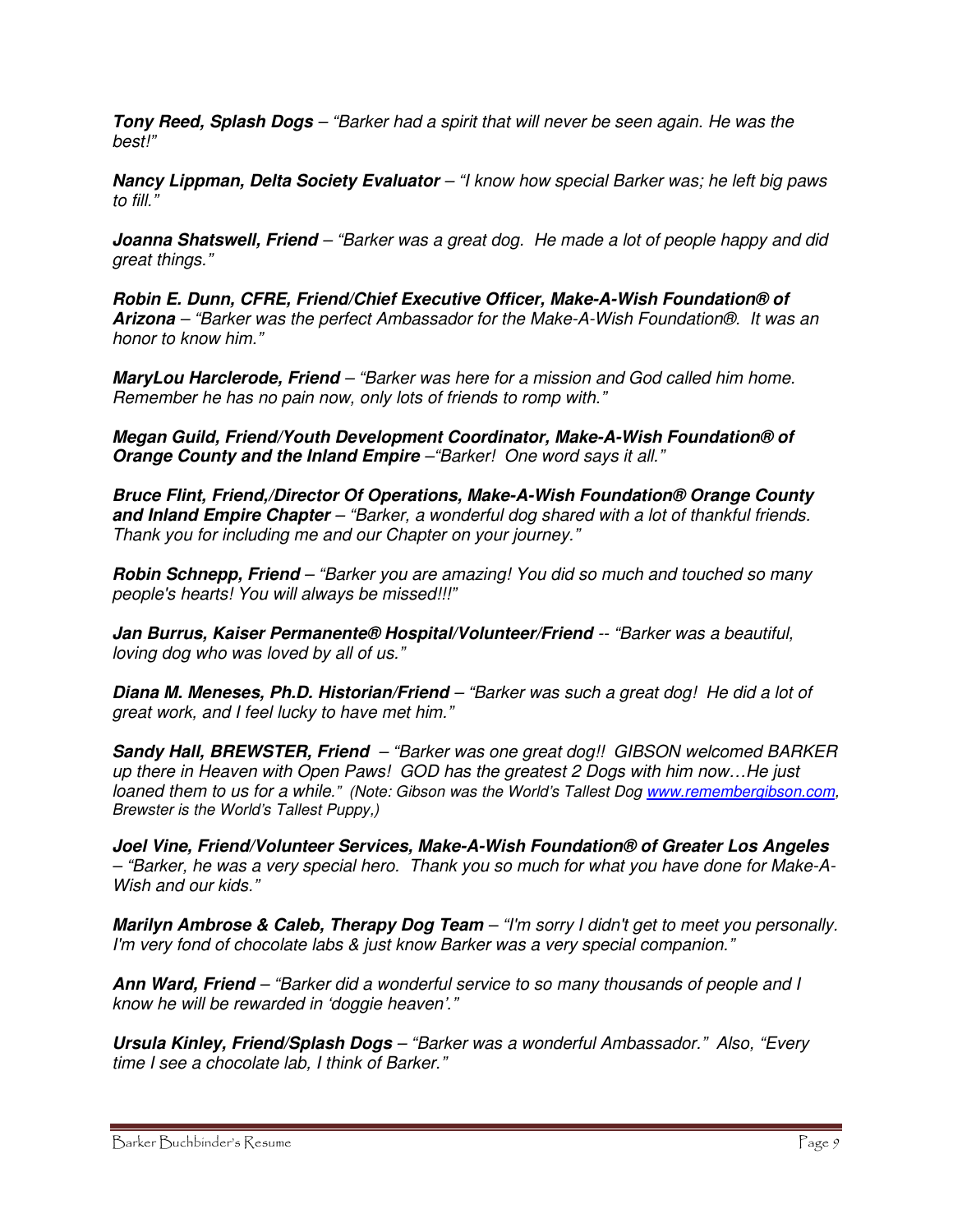**Unknown, Versailles, France** – "Barker the dog with two last names and the biggest heart anyone has ever known. What an awesome dog!"

**Jule and Louis Vuitton** – "What a great inspiration to all of the therapy dogs!"

**Cindy Howard, Friend** – "Barker did a lot of good in his life and he made the world a better place for many people. You should write a children's book about Barker's life for the Make-a-Wish kids. How he was so sick with parvo and how he fought through the illness to grow up and work for Make-A-Wish helping other children who are ill. Just an idea since the kids love him so much, it might help to give them hope, strength, and joy about their own recovery and potential for greatness. I think Barker would like that, he is a bit of a ham."

**Make-A-Wish Foundation® Orange County and Inland Empire Chapter** – "Barker will forever hold a special place in our hearts."

**Linda Blair, Actress/Founder of WorldHeart Foundation**– "We'll work together soon, I just know it."

**Phyllis Whitlock, Kaiser Permanente**® **Volunteer** – "Barker will be missed, and even though he is in heaven now, his passing is a great loss to all of us."

**Mailman Doug, Co-Worker/Friend** – "Barker will be missed by all who gave his love and most of all the love he gave with nothing expected. Well, maybe a carrot or two, a petting, and a thank you good boy! Barker is in Doggie Heaven!"

**Sharon L. Bevins M.D./Friend** – "Barker was special in so many ways. He will live on in the hearts of those he touched."

**City of Montclair, CA, Front Lobby Counter** – "Barker will be missed!"

**Alacia Aduante R.N.** – "My good friend Barker: Barker, a tremendous loss of an awesome friend who will be missed so much for a long, long time. Thank you for sharing! It hurts me a lot because he is too young to leave many of us, especially the young patients who enjoy his presence."

**Diane L. Arment, CISR/CPIA/Volunteer/Friend, Arizona Wags-For-Wishes, Paffenbarger & Walden LLC** – "Barker will be greatly missed!"

**Candace M. McGrew, Friend/Program Manager Volunteer Services, Administrative Division. County of Riverside Department of Animal Services** -- Barker made plenty of people smile and he will be greatly missed.

**Deborah Michelle Roberts, Child Life, Kaiser Permanente® Hospital, San Diego, CA** -– "Barker, what a wonderful dog! I hope you can carry on Barker's legacy with Doc-Barker through Make-A-Wish and hospital visits."

**Amy Stinstrom, Volunteer/Friend** – "Sweet Barker now has his wings. . . he brought so much joy to so many people."

**La Sierra University, Counseling Center, Riverside, CA** – "Barker played a big role in life."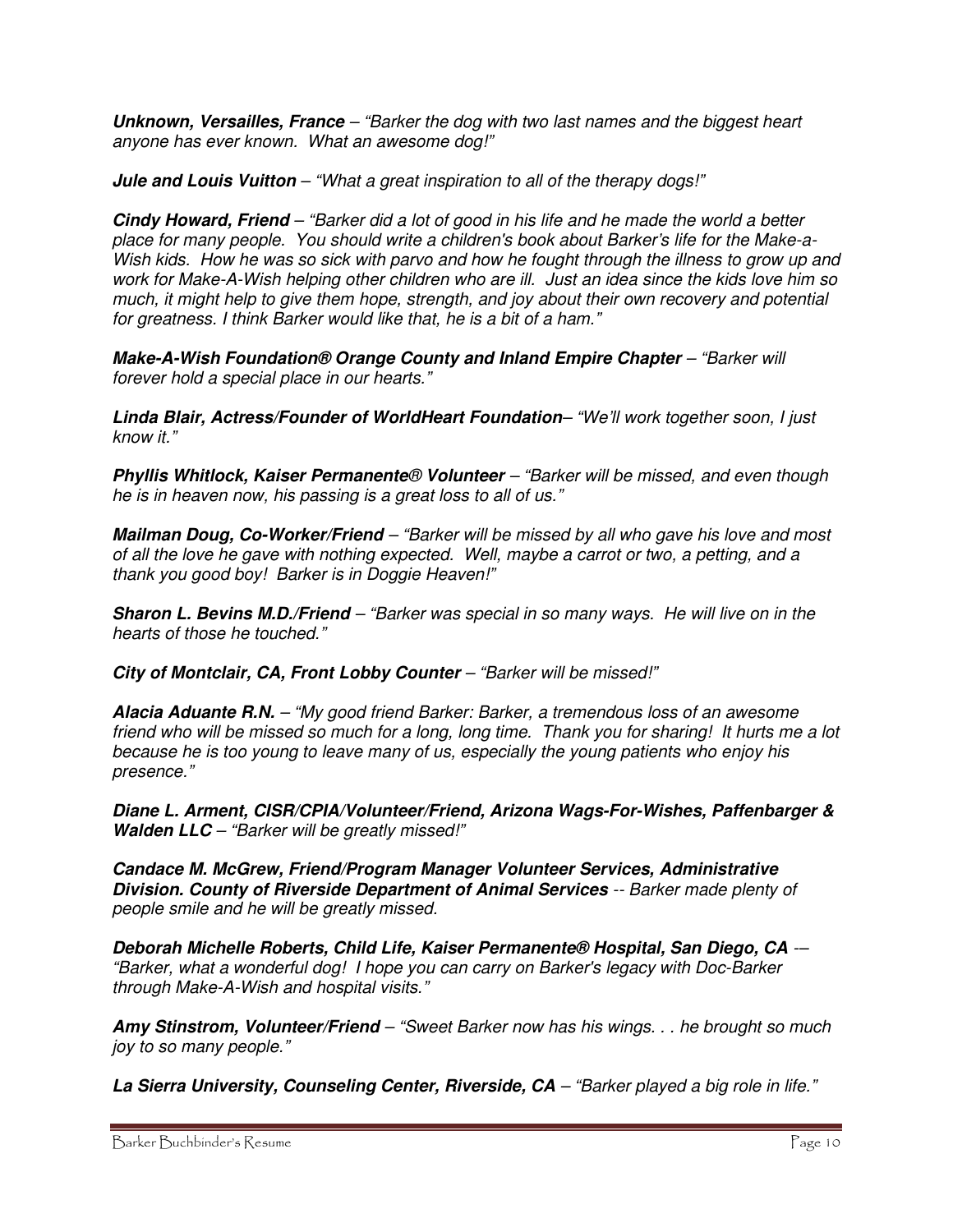**Marge Mather, Friend** – "What an unusual animal!"

**Lauren Wood** -– "Barker was a great pup and you should be so proud."

**Susan Reed, Barker's Official Make-A-Wish Assistant & Friend/Realtor** – "I was fortunate to have worked with Barker and been present during so many visits and special events with Ambassador Barker, Canine Ambassador for the Make-A-Wish Foundation® of America. We as humans have so much to learn from his short time here on earth, and now we must continue to make the world a better, more loved place, in honor of Barker. He will be missed but never forgotten. What a treasure!" Also, "I fell in love with Barker the moment I met him. It was an honor and a privilege to work with and for Barker. He has the most unique spirit, and somehow knows what you need. Watching him work was unbelievable, I don't know how to describe it. I witnessed miracles time and time again."

**Kathy Roper, DA/Volunteer/Gift Shop/Chaplain Svs. Kaiser Permenante® San Diego, CA** - "What a special gift Barker was, and a special gift he shared with so many people."

**Marissa McGuire, Friend** – "Thank you for being a blessing in my life Barker, even though I have only known you a short time. You are an inspiration to many!"

**Rebecca Kwait, Volunteer Services Coordinator Make-A-Wish Foundation® Orange County and Inland Empire Chapter** – "Barker was gifted in so many ways and I feel so blessed that he used his amazing gifts to give back to Make-A-Wish and the children of the Foundation. His memory will live forever. Barker will truly be missed!"

**John Welch, Friend/Public Information Chief, Riverside County Department of Animal Services Riverside, CA --- "Barker, what a wonderful dog!"** 

**Ron Loveridge, Friend/Mayor, City of Riverside CA** --"Barker is the gift that keeps giving!"

**Sheldon Siegel, Make-A-Wish Foundation® of America** -- "Sometimes, it can take forever for people to make each other smile and laugh. When you meet Barker, it can take forever to stop."

**Joan Powell, Friend** – "A gentle, loving dog...anxious to spread love and caring where ever he could."

**Cara Teator, Auntie/Friend** – "Barker knew exactly what you needed and was happy to provide it! I just loved rubbing his soft ears. You are missed but will never be forgotten!"

**Bobby Woods/Friend/Director USO San Diego Neil Ash Airport Center, San Diego, CA** – "Barker is one of my favorite therapy dogs. He always brings a smile to our enlisted military personnel and veterans."

**Jon Finck, Director of Volunteer Services, Make-A-Wish Foundation® of Greater Los Angeles** – "Barker, an Ambassador to mankind!"

**D.J., Friend,/Trainer Canine Support Teams, Inc.** – "Barker was an amazing! He was a great service and therapy dog."